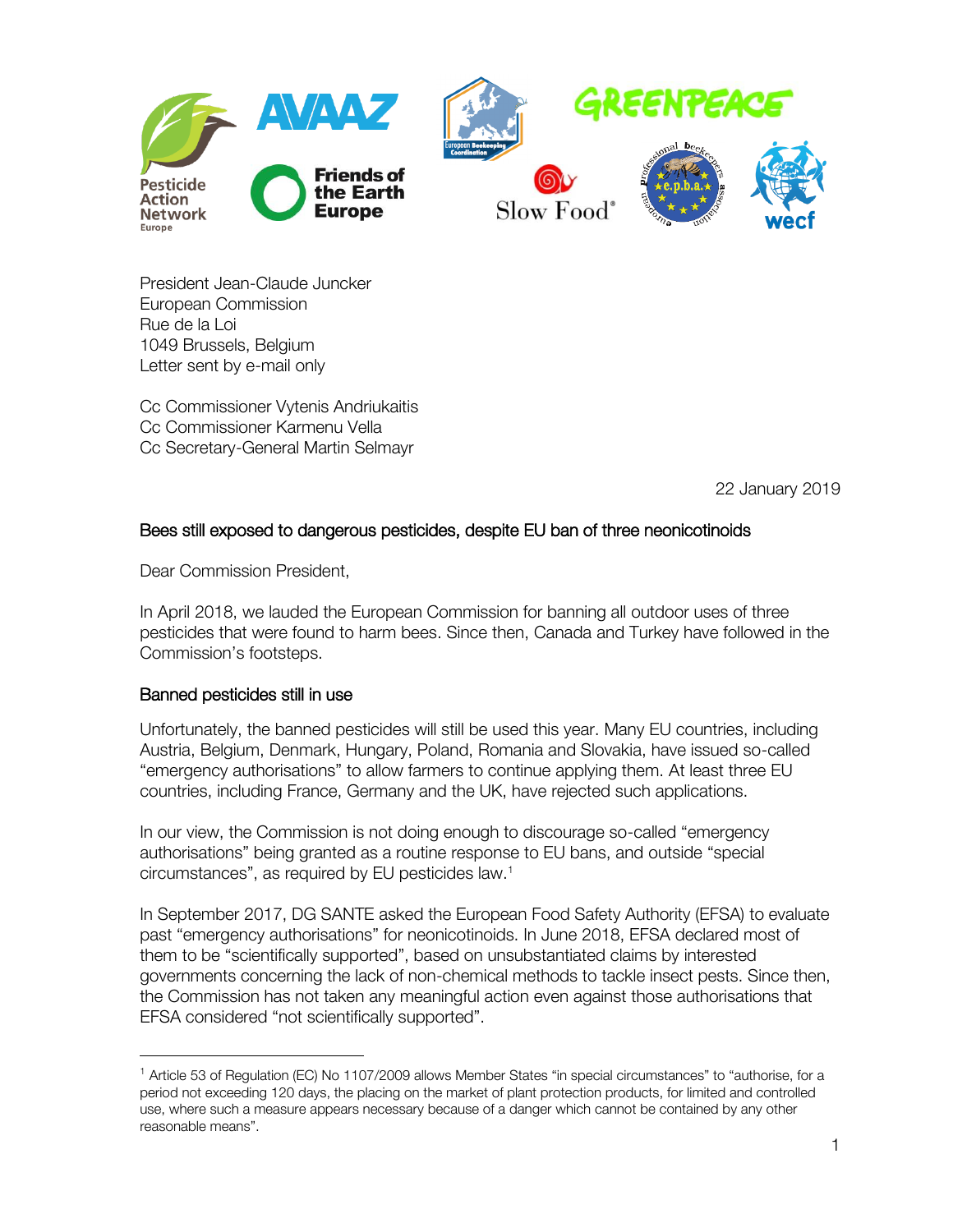The continued use of national "emergency authorisations" to circumvent the EU neonicotinoid ban undermines the EU's efforts to protect bees. The Commission must ensure proper application of EU pesticides law.<sup>2</sup>

### Other harmful pesticides still allowed

We are also concerned that farmers can simply replace the banned neonicotinoids with other pesticides that are equally harmful to bees. This is because other pesticides are not tested to the same high standards. Until today, the EU has not consistently applied the most up-to-date scientific criteria for assessing pesticides' impacts on bees, adopted by EFSA as early as 2013.<sup>3</sup> These testing standards have only been fully used in the evaluation of the three neonicotinoids that were subsequently banned, and partially in the assessment of very few other pesticides.

In June 2018, the Commission said it would ensure a staged implementation of these criteria by the end of 2018.<sup>4</sup> However, the latest implementation plan proposed by DG SANTE would mean that no other pesticide will be tested to the same high standards. In the coming years, the EU would do only a cursory evaluation of pesticides' risks to bees. Potential effects of longterm exposure, for example, would not be assessed. Possible impacts on wild bees would be ignored altogether. The introduction of higher bee safety standards would be blocked for the next future.

Clearly, the fight to protect bees from harmful pesticides is not over.

## As President of the European Commission, we call on you to ensure EU countries apply the EU ban of three neonicotinoids, and that all bee-harming pesticides are similarly banned without further delay, in line with EU regulations.

We stand ready to support the Commission's efforts in this matter. Once again, several of our organisations are appearing in Court, on the same side as the Commission, to respond to the appeal brought by Bayer against the General Court's ruling that upheld the EU's initial restrictions of the three neonicotinoids in 2013.

Yours sincerely,

 $\overline{a}$ 

Magda Stoczkiewicz, Deputy Director, Greenpeace European Unit Also on behalf of:

<sup>&</sup>lt;sup>2</sup> Article 53(2) and (3) allow the Commission to consult EFSA and to take action so that Member States must withdraw or amend their measures.

<sup>&</sup>lt;sup>3</sup> EFSA, 2013, Guidance Document on the risk assessment of plant protection products on bees (Apis mellifera, Bombus spp. and solitary bees)

<sup>4</sup> The EU Pollinators Initiative of 1 June 2018 says: "The Commission will adopt an implementation plan for the EFSA Guidance Document on the risk assessment of plant protection products on bees (Apis mellifera, Bombus spp. and solitary bees) in order to enhance the risk assessment of pesticides on pollinators".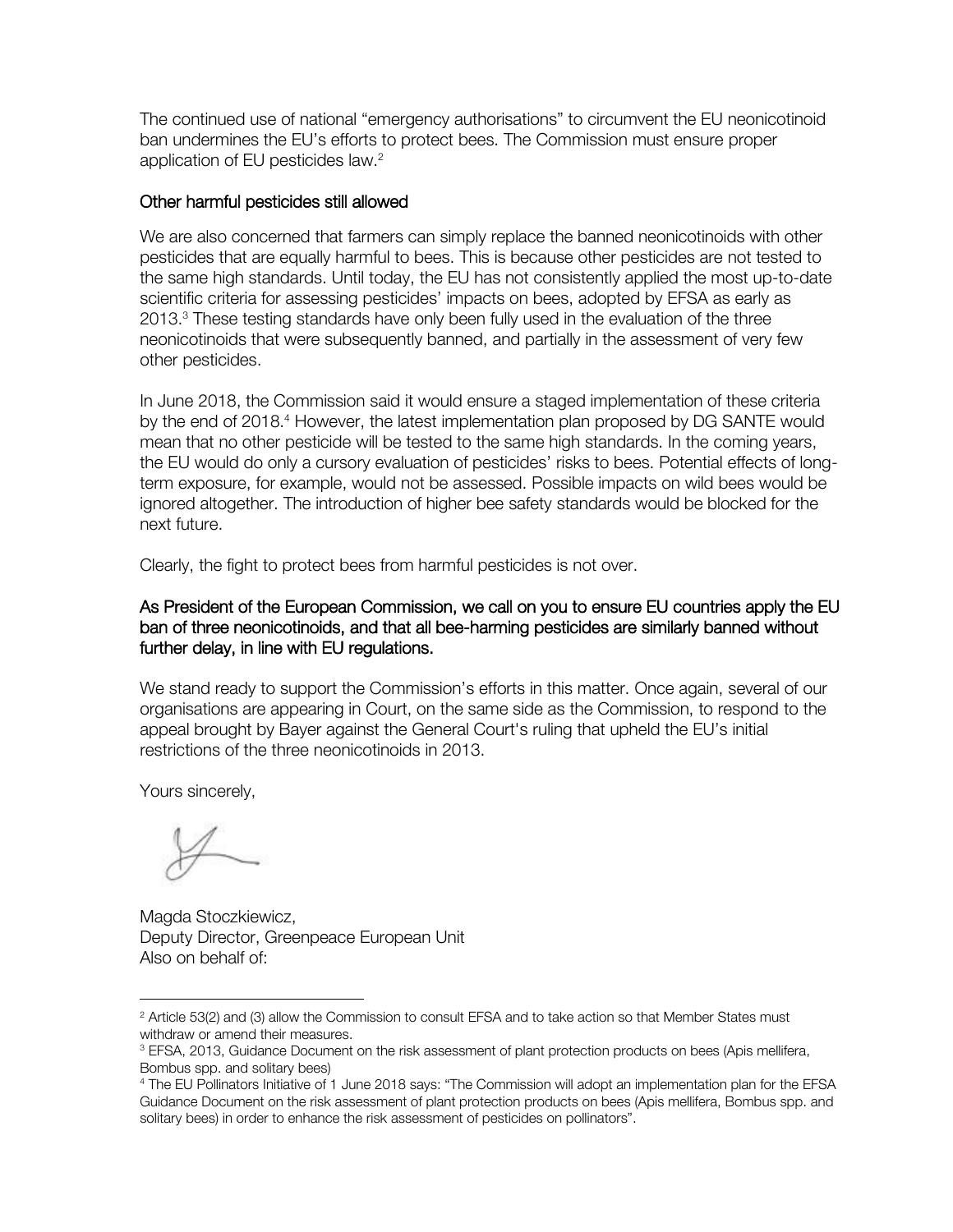#### *International organisations*

Avaaz BeeLife - European Beekeeping Coordination European Professional Beekeeping Association (EPBA) Friends of the Earth Europe International Federation of Beekeepers' Associations (APIMONDIA), WG on Adverse effects of Agrochemicals and Bee medicines on bees Slow Food Europe SumOfUs Pesticide Action Network Europe Women Engage for a Common Future (WECF)

*National, regional and local organisations* 

Apiculture Research Educational Center, Greece Apiservices, France Archevêché de Luxembourg Asociación Española de Apicultores, Spain Attac Luxembourg Bee Garden, Spain Bijenstichting, Netherlands Bio-Lëtzebuerg Vereenegung fir Bio-Landwirtschaft, Luxembourg Buglife, UK BUND, Germany ECOCITY, Greece Ecological Council, Denmark *Ecologistas en acción, Spain Emweltberodung Lëtzebuerg* (EBL), Luxembourg Earth Thrive, Serbia *etika Luxembourg* Europe and we, Bulgaria Federation of Greek Beekeepers' Associations (OMSE). Greece Federation of Irish Beekeepers' Associations (FIBKA), Ireland Federation of Romanian Beekeepers' Associations (ROMAPIS), Romania Federation SEPANSO, France Friends of the Earth Cyprus Friends of the Earth England Wales and Northern Ireland Global 2000, Austria Italian Foundation for Research in Organic and Biodynamic Agriculture (FIRAB), Italy Latvian Fund for Nature, Latvia Mellifera e. V., Germany Mouvement écologique, Luxembourg natur&ëmwelt, Luxembourg Pesticide Action Network UK Pestizid Aktions-Netzwerk, Germany Pollinis, France RedMontañas, Spain SEO/Birdlife, Spain Slovak Beekeepers Association, Slovakia